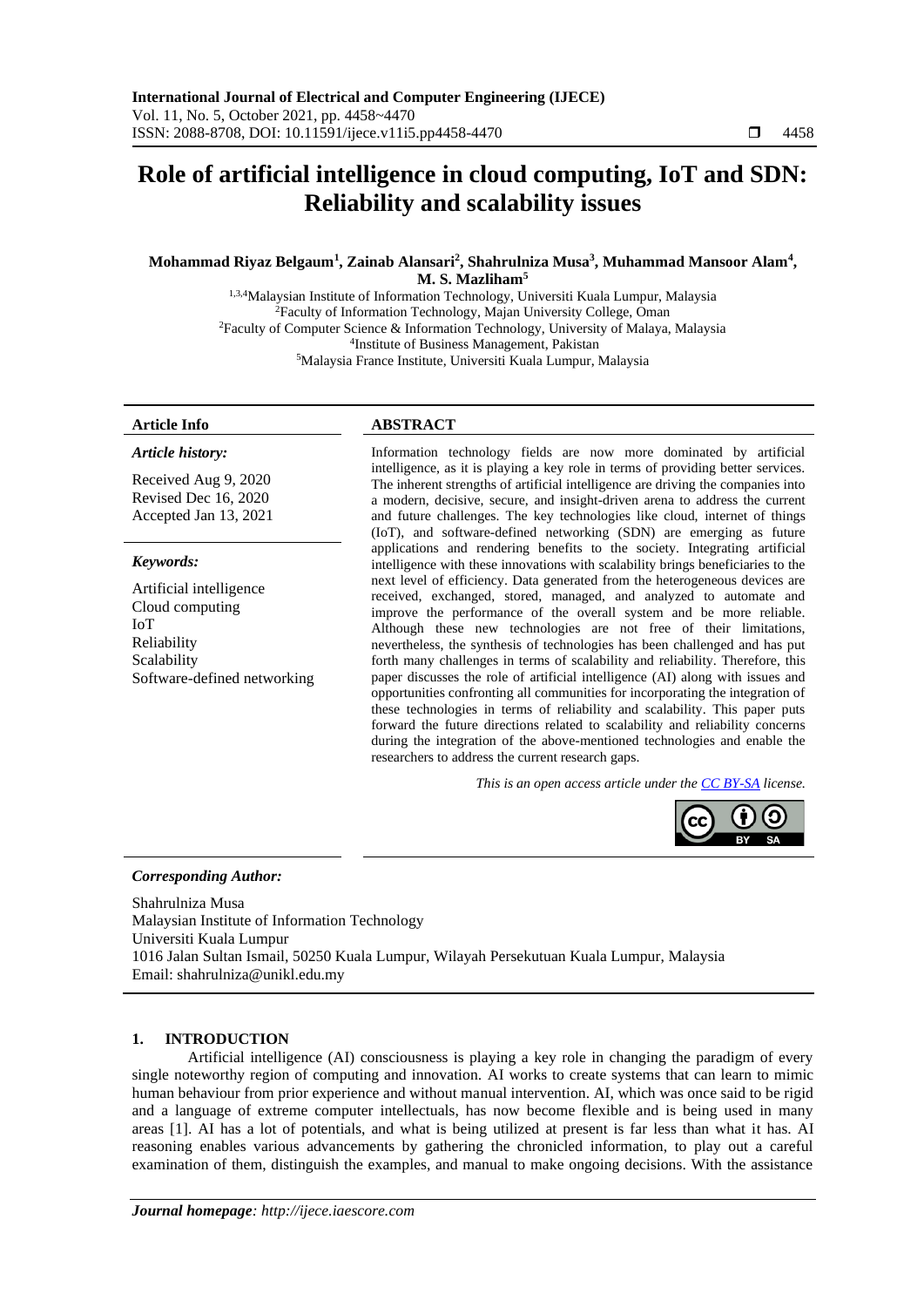of AI logic, it helps the consumer automate the method and increases knowledge by removing the plausibility of mistakes when performing the manual operation.

Industry 4.0 [2] supports the creation of a "smart factory" through process automation. The information technology field is commanded by a few different innovations, like cloud computing, the internet of things (IoT), and software-defined networking (SDN) with their enormous qualities in an interrelated space. However, there are various technologies supporting industry 4.0 as shown in Figure 1, contributing to the levels of productivity. AI with these technologies is at a revolutionary catalyst stage, where much attention is required. Artificial intelligence leads to cognitive intelligence through knowledge, understanding, and decision-making from past experiences. Artificial intelligence is speeding up with a high pace to achieve a technology that enables computers and machines to work smartly to allow the smart industry. The cloud services with IoT devices that can program following the wishes of each user are now on the brink of being satisfied with their performance. The heterogeneity [3] of the devices should allow them to communicate with each other with an interoperable data format. It leads to scalability and reliability with better user satisfaction. Reliability in this context is termed as the degree of trustworthiness by performing the joint services consistently and is an indicator stating what the systems percentage susceptibility to failure is. Scalability can be defined as the capacity of the system to match the increasing requirements comprehensively and allows the integration of growth. While here it is said to be the limit of the number of connected devices within a scenario in utilizing the resources efficiently. Scalability is the desired property of a service that enables the management of rising demand loads without substantial degradation of the related quality attributes [4].



Figure 1. Technologies supporting Industry 4.0

The terms reliability and scalability are sometimes interdependent because the more the devices are connected and starve for the resources, the less is the reliability. On the other hand, if the number of connected devices is less, then most of the resources are left unused. So, to have proper utilization of the resources, AI should play a significant role by predicting the required usage of resources in advance. Various researchers are researching at integrating AI with cloud, AI with IoT and AI with SDN. But the integration of these emerging technologies with AI has still not been exposed, whose performance can be assessed using scalability and reliability attributes.

Across several diverse fields of technology [5], AI has powered recent developments and cloud computing, IoT and SDN are no exception. Though there are various other metrics used to assess the technologies reliability and scalability are more significant. Although various researchers have discussed the reliability and scalability issues in cloud computing, IoT and SDN separately but none have discussed the issues in the integration of these technologies. Moreover, this paper presents the reliability and scalability testing attributes which can be used in common to assess the performance of cloud computing, IoT and SDN. The role of AI in addressing some of the challenges of each of the above mentioned technologies are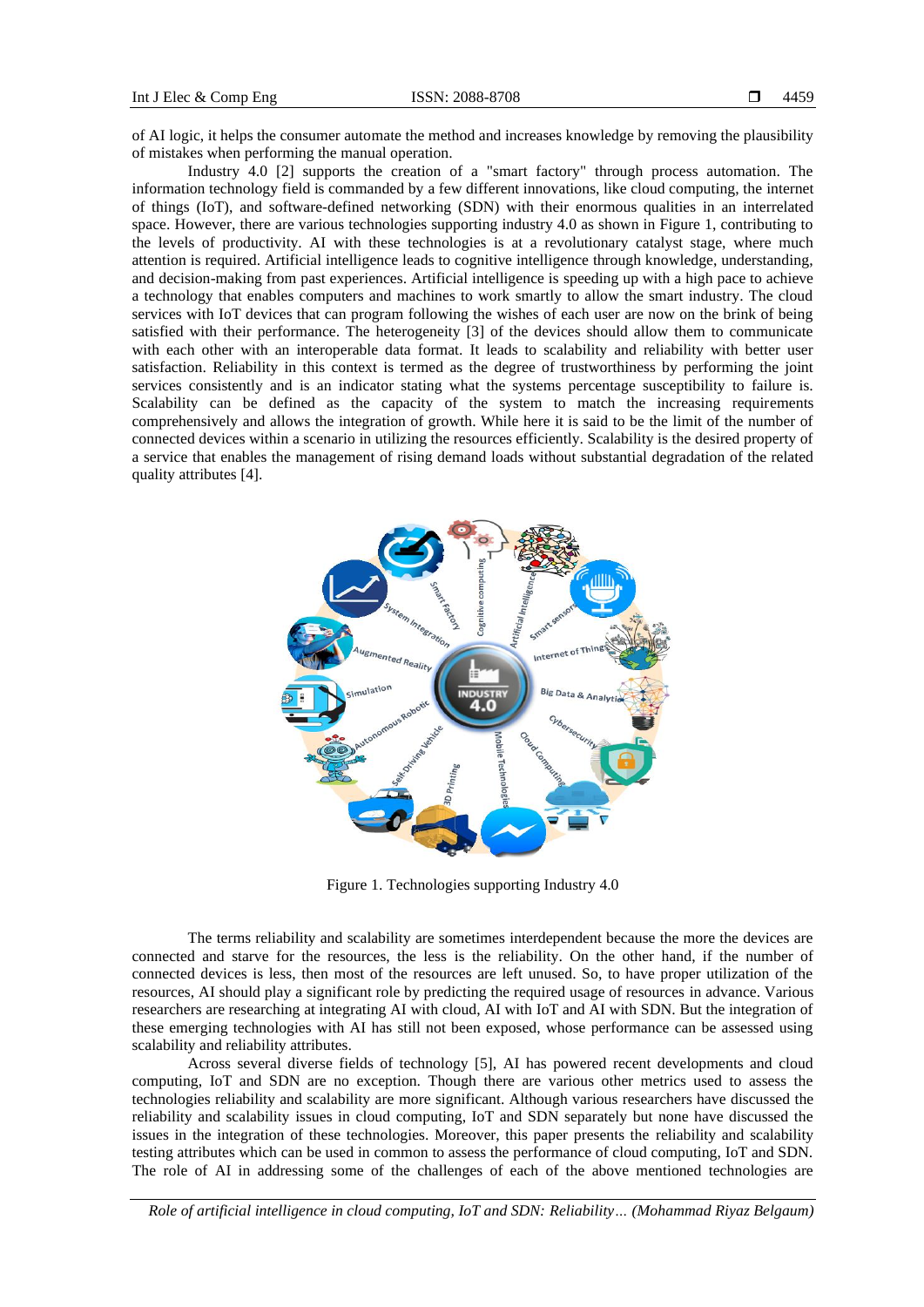discussed. It also discusses the future directions which can be undertaken in the process of integrating the AI with mentioned three technologies.

The remaining part of the paper is discussed in the following sections after the introduction; Section 2 discusses the related literature. Section 3 focuses on the reliability and scalability testing attributes, section 4 discusses reliability and scalability in artificial intelligent cloud computing, artificial intelligent IoT, and artificial intelligent SDN. Then section 5 puts forward the research challenges and opportunities related to scalability and reliability during the fusion of the technologies mentioned above. Finally, section 6 discusses the conclusion.

# **2. RELATED LITERATURE**

Different scholars have researched and analyzed the convergence of these technologies, and we present some relevant research in this segment. Reddy [6] the authors have discussed some of the challenges in the integration of IoT with wireless sensor networks. The challenges related to security, software and hardware have been discussed by the authors. However, the attributes used to access such integration have not been mentioned in it. The transformation from conventional to smart industry is done in many countries with the most significant attention. As in AlEnezi [7] survey, the authors demonstrate that mindscaping is Kuwait's primary challenge, investment is India's biggest challenge, and for the United States, security and privacy is the major problem to implement a smart-government. In a stable distributed infrastructure, the low power IoT devices should use the computing resources efficiently only when needed. So, Sharma [8] the authors' proposed controller fog nodes to respond to challenges such as usability, real-time data transmission, scalability, stability, durability and low latency at the edge of the scalable IoT networking using blockchainbased distributed cloud architecture with software-defined networking (SDN). In the dense wireless networks, an active device to device communication relays on cluster formation. The services provided by the cloud service providers can be assessed using quality of service (QoS) parameters. Gill and Buyya [9] discussed various open issues to be addressed like failure management, workload management, accountability, security, and physical infrastructure. Also, a conceptual model was proposed to match the dynamic requirements of the user with its reliable services. The communication among the IoT devices can be done using SDN and Hohlfeld [10] have put forth the challenges in data plane, control plane and application plane focusing on scalability. The challenges listed are traffic monitoring, plane interfaces and security including trust management and threat analysis.

Sharafeddine and Farhat [11] have proposed an approach to address reliable communication issues and considering the scalability of devices. A heuristic approach was used to select the cluster head and optimize the network reliability resulting in lower failure cost. In the field of electrical grids, the evolution of smart grid technology has enabled reliable power distribution. However, it is not free of attacks, and the anomaly detection technique proposed in [12] differentiates between a fault and disturbance and a cyberattack. symbolic dynamic filters (SDF) were used for the computer-efficient extraction of functions to identify causal correlations between the sub-systems of smart grids through dynamic bayesian networks (DBN). In high-speed networks where the attacks are increasing, the claim of authors stating the insufficiency of machine learning solutions for having a reliable intrusion detection is supported by the proposed approach big flow [13]. The proposed approach uses a verification model to prove its reliability by considering scalable network traffic with high accuracy over a period.

Rao *et al.* [14] have discussed a homomorphic encryption technique to provide enhanced security during the communication between cloud and consumer. In a smart weather system, the sensors are used to collect different types of values like humidity, temperature, raindrops, and  $CO<sub>2</sub>$  emission. The values collected are stored in the cloud by avoiding storing in large databases. And to ensure the privacy of the data stored encryption is used. The stored data is accessed by various types of devices which increases the scalability. This data could be further analysed using any of the artificial intelligence technique for predicting the weather forecast. Plantevin *et al.* [15] presented an architecture for smart homes by adding intelligence in the transducer used for communication. The designed architecture collects raw data from the sensor and uses smart unit for communication with high reliability. The single point of failure was eliminated by using the proposed architecture and guaranteed scalability and reliability at a low cost. The attributes used to assess the reliability and scalability in each of the technology varies though some attributes are commonly used.

#### **3. RELIABILITY AND SCALABILITY ATTRIBUTES**

The attributes used to assess the reliability and scalability have a close relationship and dependability on each other. The following Figure 2 shows the list of attributes used to test reliability and scalability. The reliability of a system refers to the capacity of consistently fulfilling customer service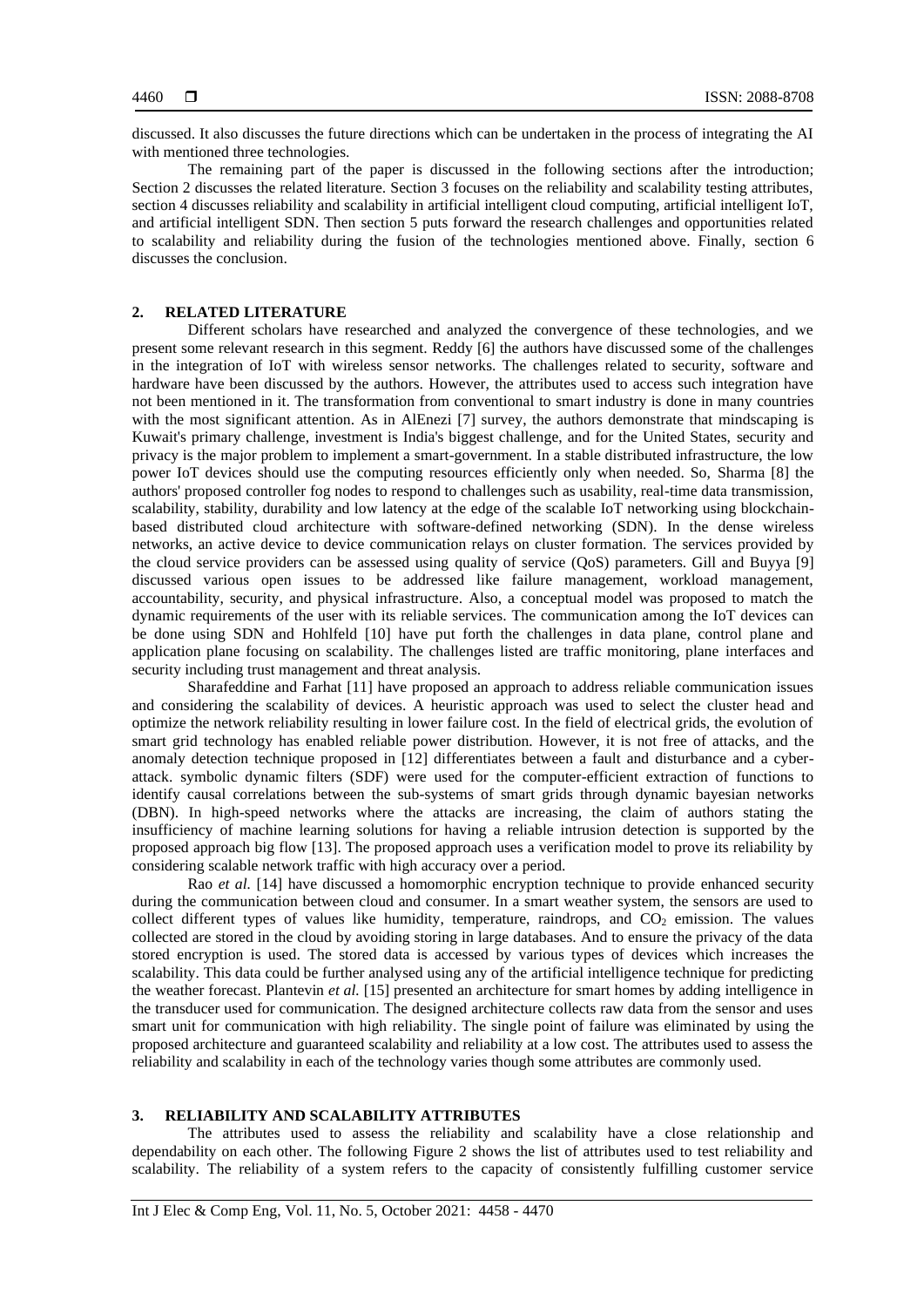requirements under the conditions of coexisting mitigating factors and increase in market volume [16]. The reliability of a system is a diverse device assessment issue in a multi-factor environment that has universality, heterogeneity, and uncertainty characteristics. The attributes used to test the reliability are explained in Table 1.



Figure 2. Reliability and scalability testing attributes

| Attribute        | Explanation                                                                                               |  |
|------------------|-----------------------------------------------------------------------------------------------------------|--|
| Data             | The extent to which all the data items on a scale measure one construct making the data consistent on all |  |
| Consistency      | the devices. Consistency in data leads to better reliability.                                             |  |
| Stability        | The results obtained using an instrument should be consistent on repeated testing to ensure stability.    |  |
|                  | And a highly stable system ensures reliability.                                                           |  |
| Equivalence      | Coherence between the responses of different device consumers or between the alternative type of          |  |
|                  | devices proves equivalence. Equivalence increases reliability.                                            |  |
| Interoperability | Through sharing data in a common standard format, the chosen device software will communicate with        |  |
|                  | on-site applications to allow the devices to interoperate.                                                |  |
| Security         | The efficiency of data must be evaluated by the various organizations like NIST, COBIT and ISACA to       |  |
|                  | ensure security. The security is the most significant attribute as any security breach may result in      |  |
|                  | catastrophic incidences.                                                                                  |  |
| Usability        | The usability term applies to the degree to which a particular form of the customer may utilize a device, |  |
|                  | service or program to accomplish the final target with performance, efficiency and reliability while      |  |
|                  | interacting with various categories of computing devices.                                                 |  |
| Availability     | Through sharing data in a common standard format, the chosen device software will communicate with        |  |
|                  | on-site applications to allow the devices to interoperate.                                                |  |

Table 1. Reliability testing attributes

The concern to scalability is high in a centralized environment. Scalability is the ability to expand the computing service distribution capability by raising the amount of information delivered. Scalability is said to be provisioning and de-provisioning of devices [17]. It describes the load of the network as services are allocated. For scalable systems, the loading slope increases linearly with the increase of resources, while this line curve flattens out systems that do not size well. A segment between any two units that achieve maximum capacity with minimum deployment measures scalability. The attributes related to testing the scalability are discussed in Table 2.

# **4. ROLE OF ARTIFICIAL INTELLIGENCE IN CLOUD COMPUTING, IOT AND SDN**

The emerging technologies discussed in this paper have various challenges to be addressed. AI plays an important role in addressing the challenges. The related literature studies are used to summarize some of the challenges considered in each of the technology as shown in Figure 3.

#### **4.1. Role of AI in cloud computing**

The incorporation of cloud computing into various online activities is already in progress [18]. The amalgamation of AI with cloud computing is significantly changing the way information technology (IT) is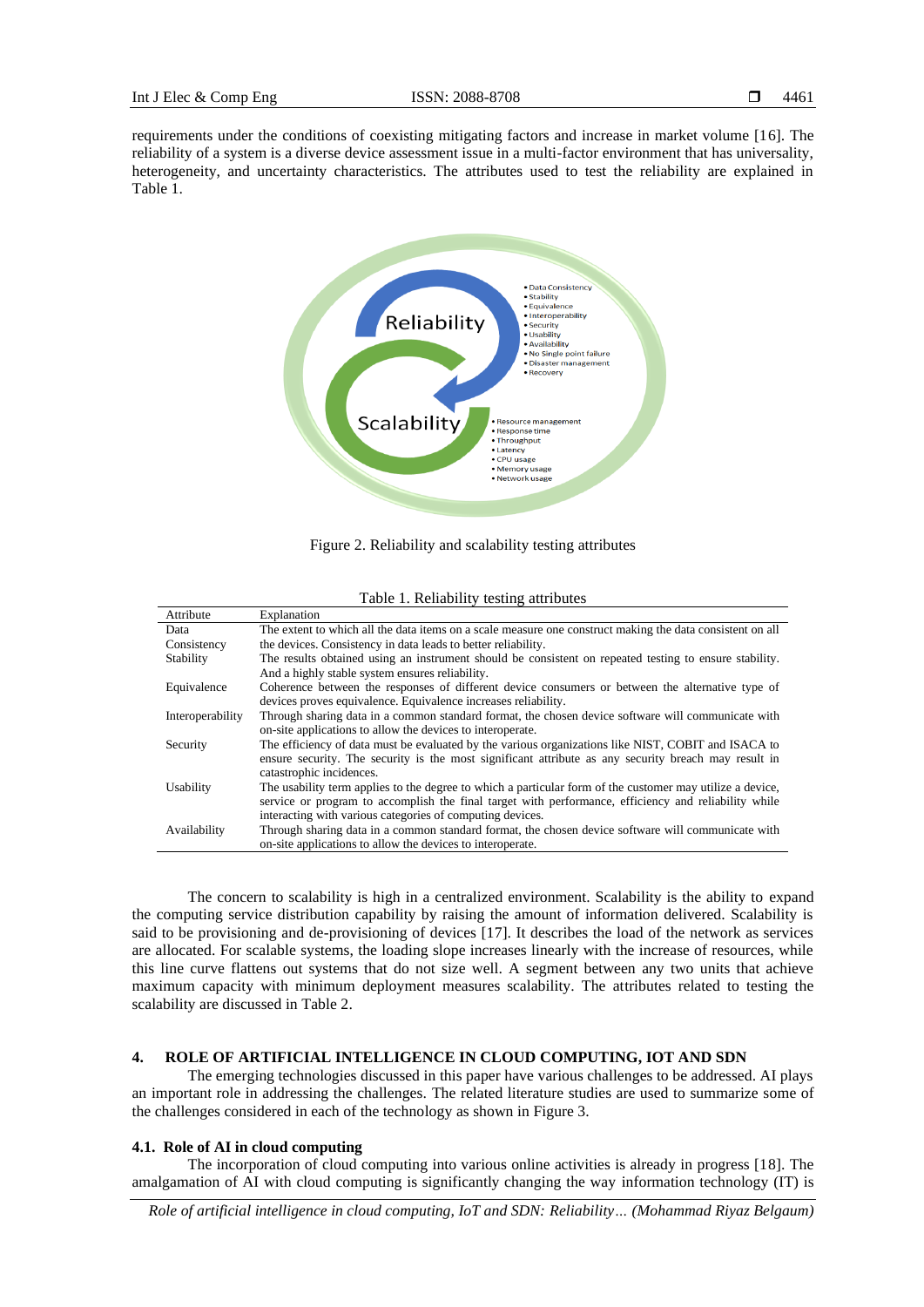used across businesses and other industries with recent transformations. The various cloud computing services [19] play an essential role in the implementation of cloud-based solutions. The automated helpers such as Siri and Amazon Alexa from Apple are examples that changed our lives every day. The integration allows the cloud to be fitted as an artificial intelligence self-management. In IT systems, for example, AI after thorough analysis determines how to perform repetitive tasks using knowledge discovery. AI's ability to learn from past experiences allows the cloud to rebound from problems. The reliability of cloud services is increased as AI enhances data processing by efficiently storing and manipulating vast volumes of data. It enables data collection to be automated to provide customers with accurate information and triggering an alarm if the usual behaviour is aggressive. Intelligent analysis based on the modelling of deep neural networks can provide enterprises with much better control over their data and significant real-time impacts. AI gives consumers more interest in software-as-a-service (SaaS). Salesforce launched an AI tool called Einstein [20] which translates data into ideas. The tool uses customer data for its sales through advertisement and providing advice to customers by using various social networking means.

Table 2. Scalability testing attributes

| Attribute     | Explanation                                                                                                 |
|---------------|-------------------------------------------------------------------------------------------------------------|
| Resource      | Resources are very crucial and should be used efficiently and effectively. The increase in resources        |
| management    | increases the capacity of handling the load but the deallocation of resources should not affect the         |
|               | performance of the system much. So, effective resource management supports the system in terms of           |
|               | scalability.                                                                                                |
| Response time | The time from which the request has been made to the time the request started processing is said to be      |
|               | response time. When a greater number of devices start using the same resource then the response time        |
|               | decreases as the new requests will be waiting in the queue.                                                 |
| Throughput    | The number of requests processed in a unit of time is called throughput. When multiple devices share a      |
|               | common resource then the throughput decreases as the resource time has to be shared among all the devices.  |
| Latency       | Latency is the time delay taken to respond to the request. Latency can be due to setup time or              |
|               | communication time too.                                                                                     |
| CPU usage     | CPU is a very scarce resource and should be used very efficiently. When the scalability increases the CPU   |
|               | usage also increases as a greater number of devices tend to use it. At the same time, the devices connected |
|               | should not fall below or exceed the threshold to have better CPU usage.                                     |
| Memory usage  | Increase in scalability occupies more memory. The devices information and the data from the devices are     |
|               | stored in the memory. High scalability results in more memory usage.                                        |
| Network usage | The devices are connected in a network and communicate with each other. The network usage is determined     |
|               | by the link utilization between the devices. Increase in scalability increases network usage.               |



Figure 3. Role of AI in addressing challenges

Besides the services provided by the cloud to consumers, the use of artificial intelligence as an artificial intelligence-as-a-service (AIaaS) [21] is also available to the users. Various fields of AI like neural networks and machine learning, gather vast data sets to construct, train, process, and execute the models effectively. The analysis, calculation, and statistics of workload distributed over the cloud servers are, therefore, more readily accessible. Intelligently used are cloud resources, which can be dynamically extended up and down based on the tool. Manually processing huge volumes of data contributes to consumer loss over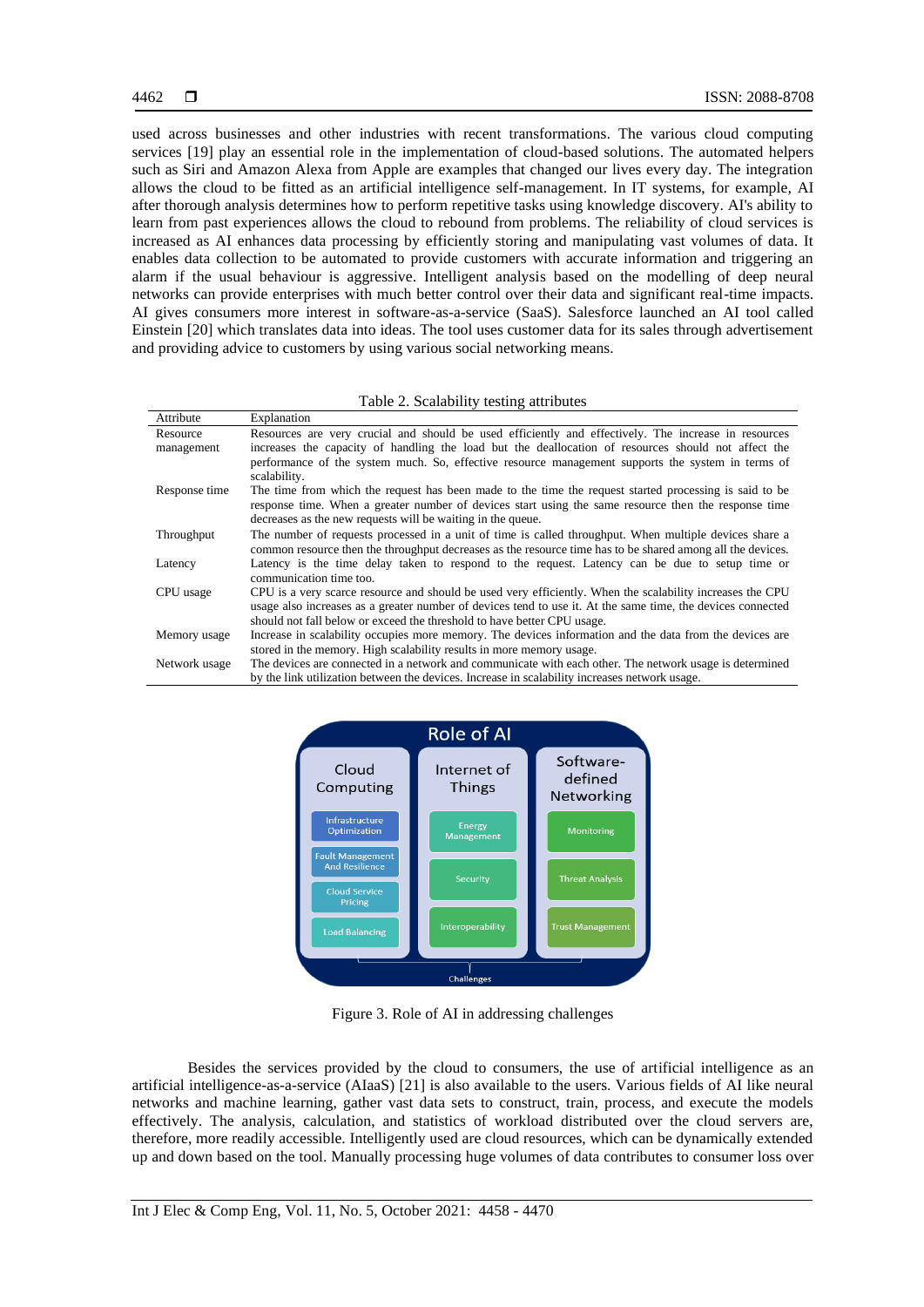time. The artificial intelligence strongly supports fault tolerance [22] mechanism and tracks and handles application malfunction through the smooth relocation of servers. Supervised and unsupervised deep learning approaches are used to recognize and minimize loss trends in tandem with computational methods.

The integration of AI into cloud computing to make it accessible to everyone can be done by anchoring the cloud infrastructure with AI applications by continuous integration, continuous delivery, and phased deployments. A framework called model ops was proposed by the authors in [23] with reliable and trusted AI for cloud-based lifecycle management to reduce and manage the risks in deployment. The limitation of resource management under large scale use cases was left unaddressed. The software architects are thriving to develop a reliable and scalable cloud-assisted smart factory, which relates various AI technologies, and the logical relationship with different AI technologies. AI is powering the cloud to emerge as a self-managing cloud. Many researchers have speculated that when AI grows more advanced, private, and public clouds may rely on AI resources to track, control, and even self-heal in case of issue arises. Some of the major challenges in cloud computing to ensure reliability and support scalability along with the role of AI in providing solutions to them are listed in Table 3.

| Major challenges in | Role of AI in providing a solution                                                            |
|---------------------|-----------------------------------------------------------------------------------------------|
| cloud computing     |                                                                                               |
| Infrastructure      | Neural networks and fuzzy systems can be used for classification of operating status.         |
| optimization        | Machine language can be used for extracting the data from previous instances.                 |
|                     | Evolutionary computing can be used for multi-objective optimization.                          |
| Fault management    | Neural networks, fuzzy systems and evolutionary computing can be used for mapping the tasks   |
| and Resilience      | to the virtual machines.                                                                      |
|                     | Neural networks, fuzzy systems and machine learning can be used for prediction of the faults. |
| Cloud service       | Neural networks, fuzzy systems and machine learning can be used for predicting market price   |
| pricing             | trend and user demand.                                                                        |
|                     | Neural networks can be used for mapping cost and demand for a price.                          |
|                     | Evolutionary computing can be used for multi-objective optimization.                          |
| Load balancing      | Neural networks can be used for detecting load imbalance and for mapping virtual machines     |
|                     | and dependability issues.                                                                     |
|                     | Fuzzy systems can be used for specifying preferences, constraints, and management guidelines. |
|                     | Evolutionary computing can be used for multi-objective optimization.                          |
|                     |                                                                                               |

#### **4.2. Role of AI in the internet of things**

The network of various objects linked through the internet captures and shares data without human intervention with one another is the internet of things [24]. The use of the internet to define, sense, link, and calculate personal, technical, and social artefacts has made life better and more difficult. All the IoT appliances produce a lot of data to obtain and use for operational performance. Artificial intelligence enters the picture here to capture and process the vast volume of data generated by the algorithms of artificial intelligence. Besides, these algorithms transform the data to achieve useful results that IoT devices can enforce. We have become almost knowledgeable by integrating artificial intelligence with those apps.

Figure 4 shows the process automation in areas such as the industrial internet of things (IIoT) and the consumer internet of things (CIoT), the introduction of artificial intelligence into IoT applications is relevant. For example, in [25], Z. Alansari the IoT plays a key role in the delivery of patient information to a doctor for sustainable development in the healthcare sector. The usage of IoT technologies has also extended into developing smart cities, smart homes, and to the broader context in smart buildings. The primary concern being automation of the operating of smart home devices using artificial intelligence and energy consumption optimization [26], many researchers have taken this as a challenge to gain user's satisfaction [27].

The increase of greed for comfort among the community is leading to access and share the information between the IoT, which in turn consumes more electricity and generate heat. Though there are many techniques to control energy consumption at households, they are still traditional. A framework has been proposed in [28] to predict the household energy consumption using feed-forward back propagation neural network to automate the process and ensure reliability. The goal of IoT is to provide the services under the limitation of low power long-range (LoRa) by ensuring reliability in communication. The authors in [29], B. Reynders focused LoRa wide-area networks (LoRaWAN) and proposed a two-step lightweight scheduling to improve the reliability and scalability. Each channel's transmission power and spreading factors are evaluated dynamically and the node decides onto which channel must be used for transmission. To ensure scalability the attribute used was throughput along with adding many nodes. And to ensure reliability the attributes used were packet error ratio and fairness.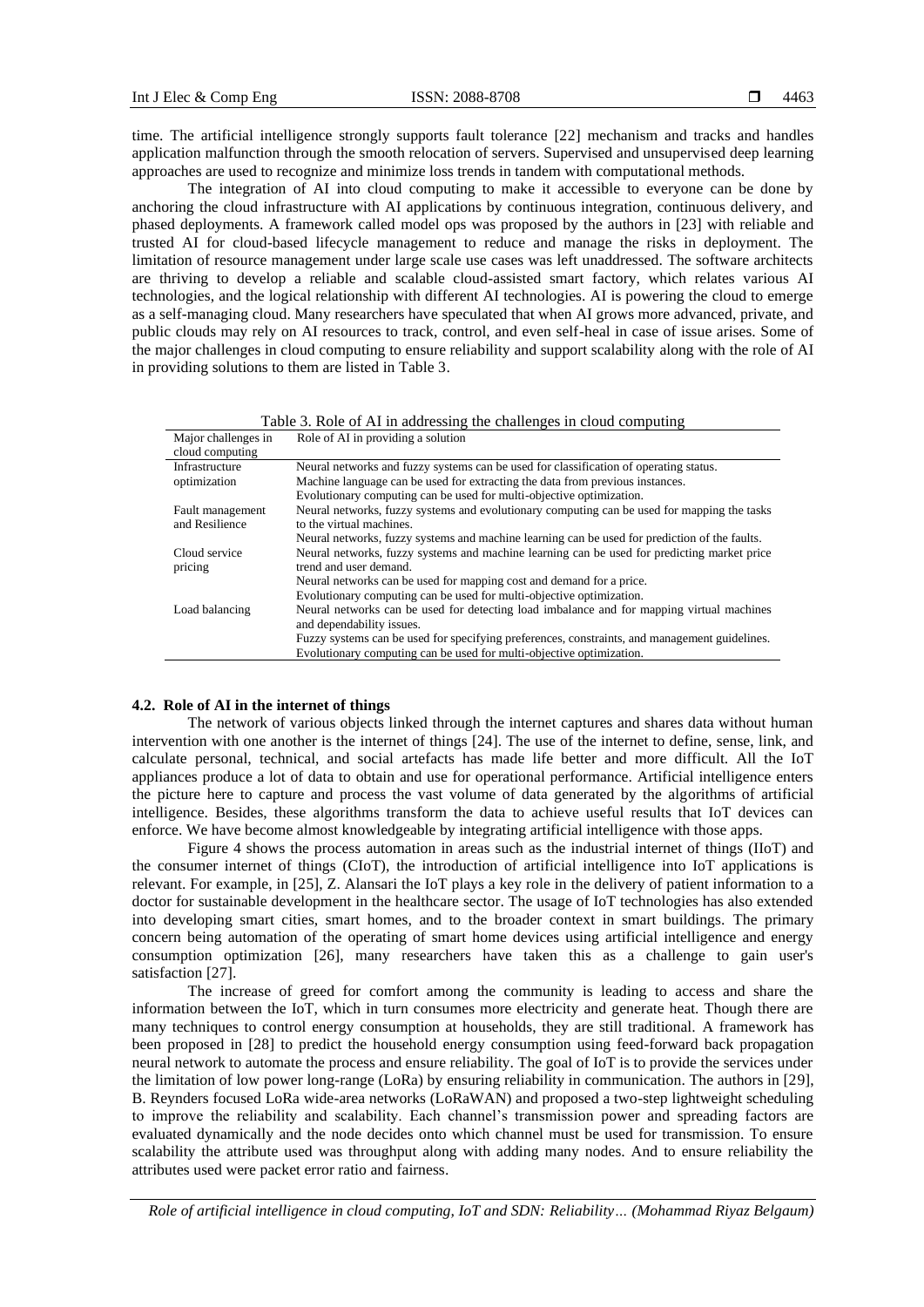Under IoT, protection is a big issue, because most heterogeneous networks are related and interact with each other as they are scalable. There is still space for increasing bugs and attacks to infiltrate the network and carry out critical operations in this phase. Big data are complemented with the related network and social data, which are supplemented by different modes, which are focused upon physical, cyber social media (PCS). Artificial intelligence enables users to counter a range of attack styles, as defined in [30]. Some of the major challenges in IoT to ensure reliability and support scalability along with the role of AI in providing solutions to them are listed in Table 4.



Figure 4. Consumer and Industrial IoT

| Major challenges in IoT | Role of AI in providing a solution                                                                |
|-------------------------|---------------------------------------------------------------------------------------------------|
| Energy management       | Neural networks and fuzzy systems can be used for energy consumption prediction.                  |
|                         | Neural networks can be used for classifying energy usage.                                         |
|                         | Machine language can be used for extracting the data from previous instances.                     |
| Security                | Neural networks, fuzzy systems and machine learning can be used for classification and clustering |
|                         | of security patterns in intrusion detection and malware detection.                                |
| Interoperability        | Fuzzy systems can be used for defining the matching preferences by specifying the constraints.    |
|                         | Machine learning can be used for extracting knowledge from previous instances.                    |
|                         | Neural networks can be used for mapping the tasks.                                                |
|                         | Neural networks and fuzzy systems can be used for prediction of workload.                         |

# **4.3. Role of AI in Software-defined networking**

Software-defined networking has become a breakthrough in taking the network architectures to the next generation. This refines fine-grained flow management, which can configure and render networks to be more robust [31]. The decoupling of the control plane and data plane results in having a centralized view of the network with increased flexibility. The use of SDN in different areas like corporate and office networks, data centre networks, broad-based networks, and internet sharing centres made it possible to transit the conventional networking to SDN architecture. And this transition resulted in scalability issues because of the potential SDN switch flow data explosion. The minimal flow Table capacity of the SDN switch device significantly reduces the viability of large scale SDN deployment. The logical movement of the control planes from the switches to a centralized location has control over the entire network and has simplified the functionality but has also raised the issues on the scalability of the control plane as a result of virtualization.

The isolation of control plane and data plane from the switch and the concept of programming the network itself allows networking components produced by different vendors to be interoperable. The softwarization of networking in line with the three layers of SDN has become complicated due to the multilateral SDN domains in terms of reliability. In addition to artificial intelligence, SDN problems like scalability, efficiency, consistency, interoperability, and control, and protection overcome them and make the networking smart. There is little power on the ternary material addressable (TCAM) transition, and the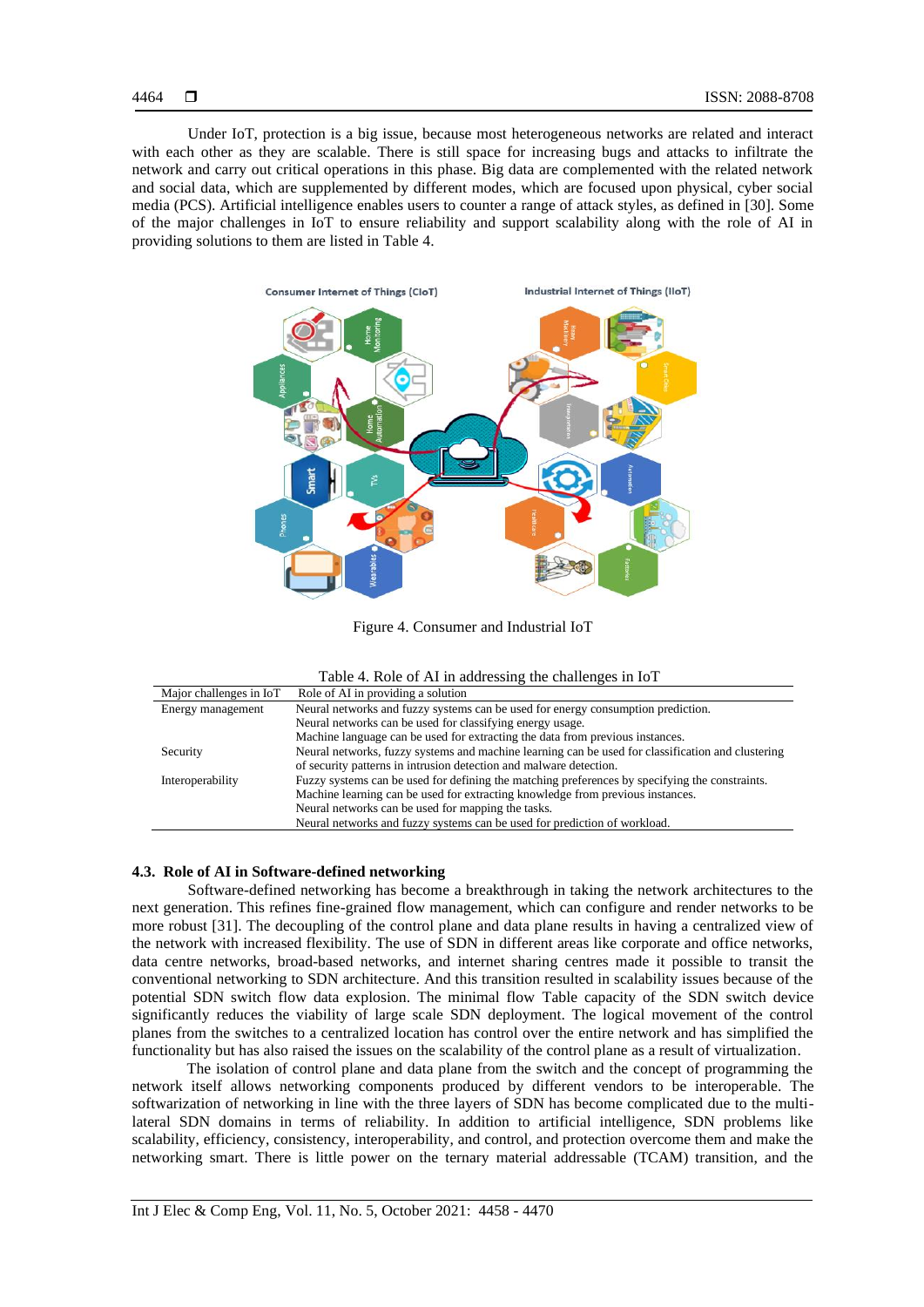controller changes the rules [32]. A rational device can adapt to potential inputs based upon past experiences. the gated recurrent recurrent neuro network (GRU-RNN) [33], is a supervised learning model used to solve security concerns by detecting intrusion, enabling the system to be more reliable. The error gradient is determined, and the activity of the components in the network is tracked to a minimum. The SDN reliability depends on the data plane reliability, control path reliability, and control plane reliability. Various authors have proposed solutions for issues on reliability. As part of them in [34], the authors have proposed a framework to address the issue of reliability and scalability with a case study. The framework included reduction of redundancy in the coupling of logical and control path along with enabling virtualization in the controller cluster, quick recovery of failures and orchestration of control messages to improve reliability and scalability. Some of the major challenges in cloud computing to ensure reliability and support scalability along with the role of AI in providing solutions to them are listed in Table 5.

|                         | Table 5. Role of AI in addressing the challenges in SDN                                                    |
|-------------------------|------------------------------------------------------------------------------------------------------------|
| Major challenges in SDN | Role of AI in providing a solution                                                                         |
| Monitoring              | Fuzzy systems can be used for specifying behaviour patterns and constraints.                               |
|                         | Neural networks, Fuzzy systems and machine learning can be used for detecting behaviour<br>anomalies.      |
| Threat analysis         | Neural networks, fuzzy systems and machine learning can be used for threat detection and<br>analysis.      |
| Trust management        | Neural networks, fuzzy systems and machine learning can be used for trust classification<br>and behaviour. |

# **4.4. Role of AI in the fusion**

The emerging technologies cloud, IoT and SDN have become game-changers in providing technical services to the end-users. And the fusion of AI and its synchronization with cloud computing, IoT and SDN is about to bring a significant change to the world of information technology and is going beyond the imagination by taking it to the next level. SDN appeared as a powerful platform to improve the scalability and versatility of IoT devices via the cloud. The progress in the field of communication, like the emergence of 5G, has solved many issues of communications networking. Data collected from several IoT devices are gathered and accessible in a variety of formats and configurations to create massive data to be processed in the cloud and accessed via a vendor-free networking device. The IoT devices can exchange data with SDNs and cloud resources, even if the network is congested or network failure happens [35]. Artificial intelligence improves efficiency with its potential. The following Figure 5 indicates that artificial intelligence can be better integrated with various applications, even if its results are enhanced separately with cloud, IoT, SDN, and artificial intelligence convergence in a range of applications.

The above sections show that in tandem with each technology separately, artificial intelligence provides a better benefit. The ability to fuse artificial intelligence with all the discussed three technologies would enable societies to simplify operations in all aspects of digital technology and to meet the needs of industry 4.0. Artificial intelligence software-defined cloud of things (AISDCoT) allows the users to intelligently use the communication devices, and to securely transmit data, by implementing the SDN standards, through storing or accessing cloud-specified data.

The various streams of AI provide better solutions for various issues in each of the technology and have proved its effectiveness in many aspects by supporting in selection, allocation and mapping and optimization. The fuzzy systems can be used for defining the matching preferences, constraints in the cloud and specifying them to the connected devices via a network to attain a better solution. Fuzzy systems can also be used for classification and clustering of security patterns in the cloud, IoT devices as well as SDN to ensure reliability. After collecting the requirements from the users, the neural networks can be used to map the tasks to the virtual machines in the cloud and if load imbalance occurs, detection of load imbalance with consideration of dependability issues also can be done using neural networks. The classification of energy usage by the IoT devices connected can be done using fuzzy systems and neural networks to support scalability. The interconnection of devices and the connection with the cloud is done with networking capability. SDN enables to communicate with devices keeping them vendor-free and programming the network itself with multi-objective function. Evolutionary computing can be used to attain multi-objective optimization in the network considering the metrics like throughput, packet loss, delay, bandwidth utilization, and jitter contributing to improvising the quality of service. Machine learning is a subset of AI, which can be used for extracting knowledge from previous situations and predicting future occurrences. The following Figure 6 shows the interaction between each of the technology with the role of AI to provide reliable services to the end-user by using scalable devices. This Figure shows feasibility in the interaction of these technologies.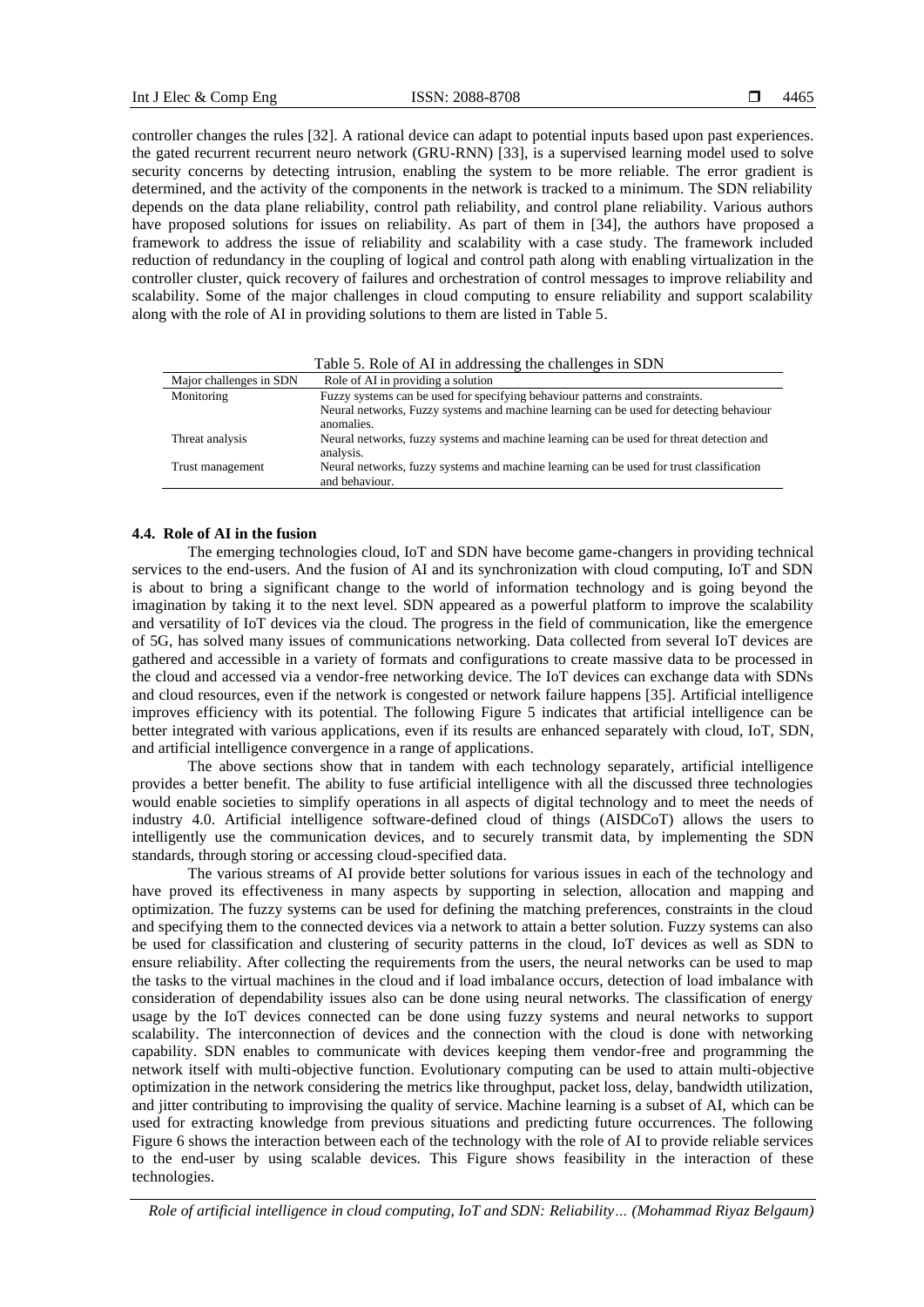

Figure 5. Artificial intelligence software-defined cloud of things (AISDCoT) [36]



Figure 6. Reliability and scalability from the end-user's perspective

# **5. FUTURE DIRECTIONS AND OPEN ISSUES**

The goal of every technology is to provide highly reliable and scalable services and products to the end-user, but occasional faults occur in any dynamic shared system. The following are some of the issues that can be considered as future directions of research while improving the reliability and scalability during the fusion of the above-mentioned technologies.

- a. Security: The scalability of devices in the network may lead to an unreliable state if new devices are added and removed without authenticity. And if the smart devices are modular, they are very vulnerable to threats when these details are modified complex and often. So, as a future direction, an artificial intelligence technique can be developed to identify the authenticity along with preventing from different types of attacks to improve this incorporation.
- b. Interaction: The IoT network interactions via SDN takes place among the devices, where the processing is done in the cloud. The end-user requirements can be met with the design of better architecture, protocols,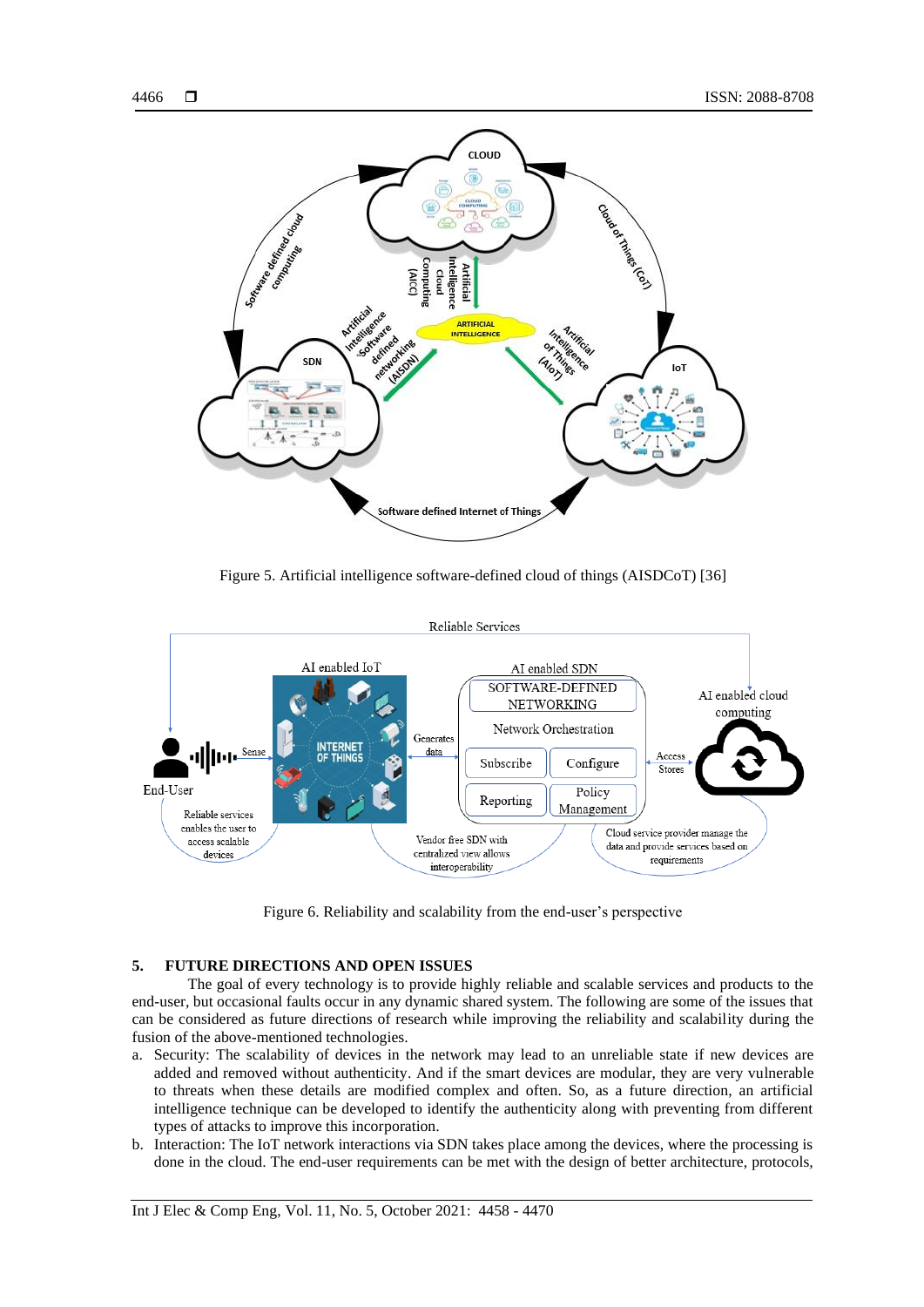and applications. Therefore, as a future direction, it is required to have efficient transmission by proposing using suitable artificial intelligence-capable techniques in designing protocols and applications for interaction.

- c. Communication management: The devices communicate using various implementations but are restricted to a small network or specific functional jurisdiction. Large scale devices communication can cover large geographical areas, and such situations involve very flexible monitoring and management systems. Therefore, as a future direction, artificial intelligence traffic control and management are required to support reliable communication of a vast number of devices.
- d. Flow Table update: SDN flow Tables have a minimum memory and can accommodate a couple of flow inputs. Frequent changing of flow Table entries results in extra overhead and becomes unreliable. So, as a future direction, there is a need for a mechanism, where artificial intelligence can be used to predict the flow Table entries and removal so that it makes the devices more scalable and reliable.
- e. Interoperability: The quality of service depends on the interoperability of devices. And because various devices connect using different technologies, it lacks universal standards to lead. So, as a future direction, intelligent and comprehensive technology is therefore required to address the interoperability problem at all stages of communication.
- f. Single point failure: Because of the modern and multi-lateral network environments, SDN becomes more complicated, to maintain the same continuity capabilities introduces several significant challenges to the existing network efficiency structures. While the controller allows operation and maintenance of a network incredibly easy for a network operator, the controller requires complex reasoning and becomes one point of failure within the network. Therefore, the artificial intelligence-enabled technique is needed to predict the failure, and measures are to be taken to avoid such failures, which is one of the future directions.
- g. Programming: Consequently, the controller's design failures may cost the network provider incredibly much. Ultimately, one of the primary sources of this difficulty is a network failure, since they initiate the running of unexplored parts of code; such network errors are imminent. So, an efficient program should identify such failures and should predict before its occurrence from the past experiences, which is another future direction.
- h. Load balancing: Wireless sensor devices communicate with each other and transmit the requests using the SDN interface. The protocol used for communication between the device and the control layer is the open flow protocol. The entries in the flow tables guide the order of execution. So, to dynamically allocate the load, an efficient artificial intelligence algorithm is needed. If a customized algorithm is built, the QoS can be improved.
- i. Resource management: Efficient management of resources improves service efficiency parameters. The maintenance of resource usage statistics information is essential to keep track of and monitor the resources. As a future direction, the optimal resource management is to be done using an artificial intelligence technique to improve the service assessing metrics.
- j. Energy efficiency: The major concern is to attain green computing and to enable so, heat pollution from several devices must be regulated. Artificial intelligence interference can help to conserve energy. This would mitigate and effectively reduce the energy consumption of these devices only when necessary. For many researchers, energy consumption reduction is an open issue and considered as a significant future direction to control the harmful heat generated by the machines.

## **6. CONCLUSION**

This paper discusses the role of AI in cloud computing, IoT and SDN and raises a few issues regarding the integration of AI with cloud, IoT, and SDN, as these are today's current developments. The methods of artificial intelligence are used widely, which makes them work with little or no human intervention if these theories are paired with those patterns to function intelligently. Reliability and scalability testing attributes used to assess the performance have been discussed. The role of AI in addressing the challenges of cloud computing, IoT and SDN related to reliability and scalability have been discussed separately and in the integration of these technologies. Finally, the authors presented future directions and open issues to be addressed while merging the mentioned technologies. However, the training data issues, deployment issues, and computing performance have not been considered in the integration. In the process of solving the complexities of this fusion, the individual development problem will also be answered by resolving the common issues of all these phenomena. This study will support consumers and researchers who choose to perform more work on some of the above application combinations in the future.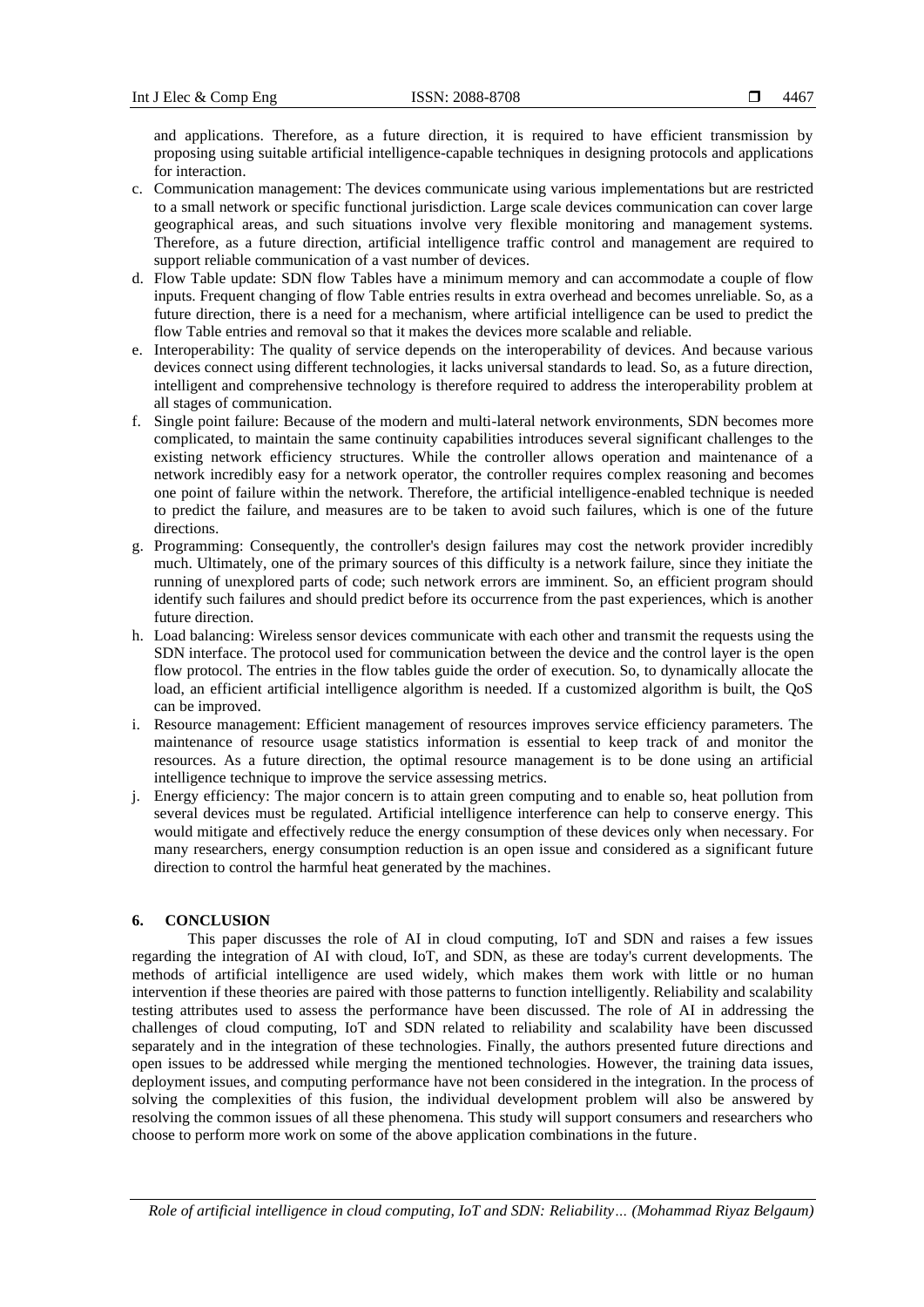#### **REFERENCES**

- [1] L. Tredinnick, "Artificial intelligence and professional roles," *Business Information Review*, vol. 34, no. 1, pp. 37-41, 2017, doi: 10.1177%2F0266382117692621.
- [2] S. Mittal, M. A. Khan, D. Romero, and T. Wuest, "A critical review of smart manufacturing and Industry 4.0 maturity models: Implications for small and medium-sized enterprises (SMEs)," *Journal of manufacturing* systems, vol. 49, pp. 194-214, 2018, doi: 10.1016/j.jmsy.2018.10.005.
- [3] M. Noura, M. Atiquzzaman, and M. Gaedke, "Interoperability in internet of things: Taxonomies and open challenges," *Mobile networks and applications,* vol. 24, no. 3, pp. 796-809, 2019, doi: 10.1007/s11036-018-1089-9.
- [4] S. Taherizadeh and V. Stankovski, "Dynamic multi-level auto-scaling rules for containerized applications," *The Computer* Journal, vol. 62, no. 2, pp. 174-197, 2019, doi: 10.1093/comjnl/bxy043.
- [5] M. Saturno, V. M. Pertel, F. Deschamps, and E. de F. R. Loures, "Proposal of an automation solutions architecture for Industry 4.0," *24th International Conference on Production Research*, Poznan, Poland, 2017.
- [6] V. Reddy, "Integration of internet of things with wireless sensor network," *International Journal of Electrical and Computer* Engineering, vol. 9, no. 1, pp. 2088-8708, 2019, doi: 10.11591/ijece.v9i1.pp439-444.
- [7] A. AlEnezi, Z. AlMeraj, and P. Manuel, "Challenges of IoT based Smart-government Development," *2018 21st Saudi Computer Society National Computer Conference (NCC)*, Riyadh, Saudi Arabia, 2018, pp. 1-6, doi: 10.1109/NCG.2018.8593168.
- [8] P. K. Sharma, M. Chen, and J. H. Park, "A Software Defined Fog Node Based Distributed Blockchain Cloud Architecture for IoT," in *IEEE Access*, vol. 6, pp. 115-124, 2018, doi: 10.1109/ACCESS.2017.2757955.
- [9] S. S. Gill and R. Buyya, "Failure Management for Reliable Cloud Computing: A Taxonomy, Model, and Future Directions," in *Computing in Science and Engineering*, vol. 22, no. 3, pp. 52-63, 1 May-June 2020, doi: 10.1109/MCSE.2018.2873866.
- [10] O. Hohlfeld, J. Kempf, M. Reisslein, S. Schmid, and N. Shah, "Guest Editorial Scalability Issues and Solutions for Software Defined Networks," in *IEEE Journal on Selected Areas in Communications*, vol. 36, no. 12, pp. 2595-2602, Dec. 2018, doi: 10.1109/JSAC.2018.2872214.
- [11] S. Sharafeddine and O. Farhat, "A proactive scalable approach for reliable cluster formation in wireless networks with D2D offloading," *Ad Hoc Networks*, vol. 77, pp. 42-53, 2018, doi: 10.1016/j.adhoc.2018.04.010.
- [12] H. Karimipour, A. Dehghantanha, R. M. Parizi, K. R. Choo, and H. Leung, "A Deep and Scalable Unsupervised Machine Learning System for Cyber-Attack Detection in Large-Scale Smart Grids," in *IEEE Access*, vol. 7, pp. 80778-80788, 2019, doi: 10.1109/ACCESS.2019.2920326.
- [13] E. Viegas, A. Santin, A. Bessani, and N. Neves, "BigFlow: Real-time and reliable anomaly-based intrusion detection for high-speed networks," *Future Generation Computer Systems*, vol. 93, pp. 473-485, 2019, doi: 10.1016/j.future.2018.09.051.
- [14] Y. Narasimha Rao, P. S. Chandra, V. Revathi, and N. S. Kumar, "Providing enhanced security in IoT based smart weather system," *Indonesian Journal of Electrical Engineering and Computer* Science, vol. 18, no. 1, pp. 9-15, 2020, doi: 10.11591/ijeecs.v18.i1.pp9-15.
- [15] V. Plantevin, A. Bouzouane, B. Bouchard, and S. Gaboury, "Towards a more reliable and scalable architecture for smart home environments," *Journal of Ambient Intelligence and Humanized Computing,* vol. 10, no. 7, pp. 2645-2656, 2019, doi: 10.1007/s12652-018-0954-5.
- [16] N. Shaukat *et al.*, "A survey on consumers empowerment, communication technologies, and renewable generation penetration within Smart Grid," *Renewable and Sustainable Energy* Reviews, vol. 81, pp. 1453-1475, 2018, doi: 10.1016/j.rser.2017.05.208.
- [17] L. Bittencourt *et al.*, "The internet of things, fog and cloud continuum: Integration and challenges," *Internet of Things*, vol. 3, pp. 134-155, 2018, doi: 10.1016/j.iot.2018.09.005.
- [18] B. Varghese and R. Buyya, "Next-generation cloud computing: New trends and research directions," *Future Generation Computer Systems*, vol. 79, pp. 849-861, 2018, doi: 10.1016/j.future.2017.09.020.
- [19] M. U. Bokhari, Q. Makki, and Y. K. Tamandani, "A survey on cloud computing," in *Big Data Analytics*, Springer, 2018, pp. 149-164, doi: 10.1007/978-981-10-6620-7\_16.
- [20] E. Turban, J. Outland, D. King, J. K. Lee, T.-P. Liang, and D. C. Turban, "Intelligent (smart) E-commerce," in *Electronic Commerce 2018*, Springer, 2018, pp. 249-283, doi: 10.1007/978-3-319- 58715-8\_7.
- [21] S. A. Javadi, R. Cloete, J. Cobbe, M. S. A. Lee, and J. Singh, "Monitoring Misuse for Accountable'Artificial Intelligence as a Service," in *Proceedings of the AAAI/ACM Conference on AI, Ethics, and Society*, 2020, pp. 300-306, doi: 10.1145/3375627.3375873.
- [22] J. Lee and J. Gil, "Adaptive fault-tolerant scheduling strategies for mobile cloud computing," *The Journal of*  Supercomputing, vol. 75, no. 8, pp. 4472-4488, 2019, doi: 10.1007/s11227-019-02745-5.
- [23] W. Hummer, *et al.*, "ModelOps: Cloud-Based Lifecycle Management for Reliable and Trusted AI," *2019 IEEE International Conference on Cloud Engineering (IC2E)*, Prague, Czech Republic, 2019, pp. 113-120, doi: 10.1109/IC2E.2019.00025.
- [24] J. I. R. Molano, J. M. C. Lovelle, C. E. Montenegro, J. J. R. Granados, and R. G. Crespo, "Metamodel for integration of internet of things, social networks, the cloud and industry 4.0," *Journal of ambient intelligence and humanized computing*, vol. 9, no. 3, pp. 709-723, 2018, doi: 10.1007/s12652-017-0469-5.
- [25] Z. Alansari, S. Soomro, M. R. Belgaum, and S. Shamshirband, "The rise of Internet of Things (IoT) in big healthcare data: review and open research issues," in *Progress in Advanced Computing and Intelligent Engineering*, Springer, 2018, pp. 675-685, doi: 10.1007/978-981-10-6875-1\_66.
- [26] M. M. Tumari, M. H. Suid, and M. A. Ahmad, "A modified Grey Wolf Optimizer for improving wind plant energy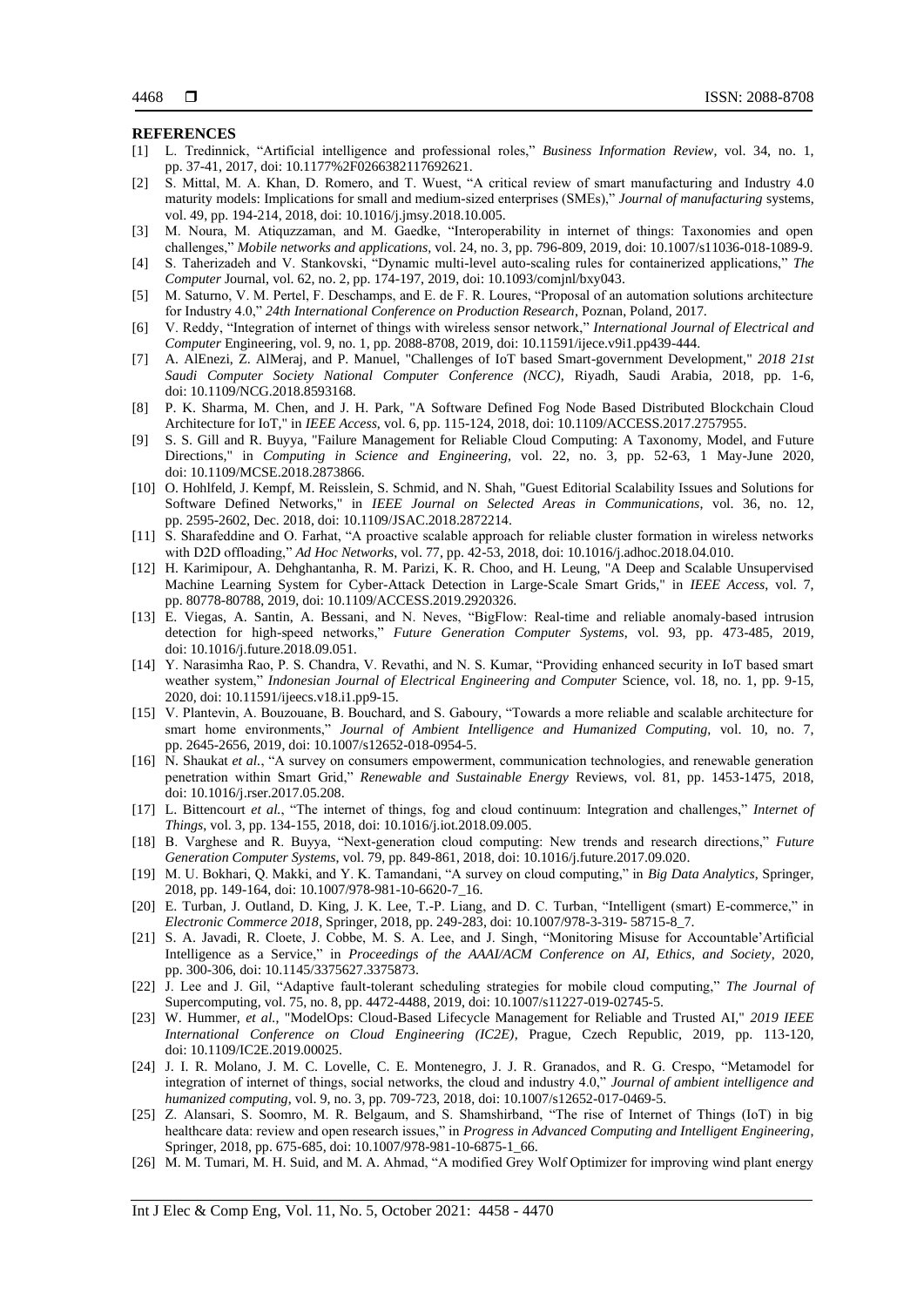production," *Indonesian Journal of Electrical Engineering and Computer Science*, vol. 18 no. 3, 1123-1129, 2020, doi: 10.11591/ijeecs.v18.i3.pp1123-1129.

- [27] I. O. Essiet, Y. Sun, and Z. Wang, "Optimized energy consumption model for smart home using improved differential evolution algorithm," *Energy*, vol. 172, pp. 354-365, 2019, doi: 10.1016/j.energy.2019.01.137.
- [28] M. Fayaz, H. Shah, A. M. Aseere, W. K. Mashwani, and A. S. Shah, "A framework for prediction of household energy consumption using feed-forward back propagation neural network," *Technologies*, vol. 7, no. 2, p. 30, 2019, doi: 10.1155/2019/8640218.
- [29] B. Reynders, Q. Wang, and P. Tuset-Peiro, X. Vilajosana and S. Pollin, "Improving Reliability and Scalability of LoRaWANs Through Lightweight Scheduling," in *IEEE Internet of Things Journal*, vol. 5, no. 3, pp. 1830-1842, June 2018, doi: 10.1109/JIOT.2018.2815150.
- [30] L. Xiao, X. Wan, X. Lu, Y. Zhang, and D. Wu, "IoT Security Techniques Based on Machine Learning: How Do IoT Devices Use AI to Enhance Security?," in *IEEE Signal Processing Magazine*, vol. 35, no. 5, pp. 41-49, Sept. 2018, doi: 10.1109/MSP.2018.2825478.
- [31] M. R. Belgaum, S. Musa, M. M. Alam, and M. M. Su'ud, "A systematic review of load balancing techniques in softwaredefined networking," in *IEEE Access*, vol. 8, pp. 98612-98636, 2020, doi: 10.1109/ACCESS.2020.2995849.
- [32] C. Chuang, Y. Yu, and A. Pang, "Flow-Aware Routing and Forwarding for SDN Scalability in Wireless Data Centers," in *IEEE Transactions on Network and Service Management*, vol. 15, no. 4, pp. 1676-1691, Dec. 2018, doi: 10.1109/TNSM.2018.2865166.
- [33] T. A. Tang, L. Mhamdi, D. McLernon, S. A. R. Zaidi, and M. Ghogho, "Deep Recurrent Neural Network for Intrusion Detection in SDN-based Networks," *2018 4th IEEE Conference on Network Softwarization and Workshops (NetSoft)*, Montreal, QC, Canada, 2018, pp. 202-206, doi: 10.1109/NETSOFT.2018.8460090.
- [34] S. Song, H. Park, B. Choi, T. Choi, and H. Zhu, "Control Path Management Framework for Enhancing Software-Defined Network (SDN) Reliability," in *IEEE Transactions on Network and Service Management*, vol. 14, no. 2, pp. 302-316, June 2017, doi: 10.1109/TNSM.2017.2669082.
- [35] K. E. Benson, G. Wang, N. Venkatasubramanian and Y. Kim, "Ride: A Resilient IoT Data Exchange Middleware Leveraging SDN and Edge Cloud Resources," *2018 IEEE/ACM Third International Conference on Internet-of-Things Design and Implementation (IoTDI)*, Orlando, FL, USA, 2018, pp. 72-83, doi: 10.1109/IoTDI.2018.00017.
- [36] M. R. Belgaum, S. Musa, M. Alam and M. S. Mazliham, "Integration challenges of Artificial Intelligence in Cloud Computing, Internet of Things and Software-defined networking," *2019 13th International Conference on Mathematics, Actuarial Science, Computer Science and Statistics (MACS)*, Karachi, Pakistan, 2019, pp. 1-5, doi: 10.1109/MACS48846.2019.9024828.

#### **BIOGRAPHIES OF AUTHORS**



**Mohammad Riyaz Belgaum** received his master's degree with a specialization in Computer applications in 2001 and a Master of Engineering with a specialization in Computer Science and Engineering in 2006. He is an Oracle Database 11G Administrator Certified Professional and an Oracle Database 11G Program with PL/SQL Certified Associate. He is currently pursuing his PhD in Information Technology at Universiti Kuala Lumpur with a focus on Software Defined Networks. His areas of interest include cloud computing, mobile ad hoc networking, wireless sensor networks, Internet of Things, and bytecode analysis. He has authored more than 30 research articles published in journals and peer-reviewed conferences. He has vast teaching experience across various countries with much focus on research.



**Zainab Alansari** received her B.S. degree in Computer Science with summa cum laude award in 2007 and M.S. degree in Computer System and Networking with the highest honour degree award and the best thesis award in 2011, both from the AMA International University, Bahrain. Since 2007, she has been a Lecturer and Instructor of Computer Science in several institutions internationally. Zainab Alansari published more than 35 ISI and Scopus-indexed articles and contributed to numerous conferences and seminars internationally as a presenter, keynote speaker and session chair. Her research interests include the Internet of Things, Wireless Sensor Networks, Big Data and Cloud Computing. She is currently a senior lecturer in Majan University College, Muscat, Oman and completing her PhD in Computer Science from the University of Malaya (UM) in Malaysia.



**Shahrulniza Musa** is the Deputy President in charge of the Academic and Technology of Universiti Kuala Lumpur (UniKL). He started his career at UniKL since its establishment in 2002. He received his Post-Graduate Diploma in Integrated Research Study in 2005 and Doctor of Philosophy (PhD) in Communication Network Security in 2008, both from the Faculty of Electrical and Electronic Engineering, Loughborough University, UK. His research interest is in Cybersecurity, IoT application, IoT security, BigData Analytics and SDN. Apart from teaching and post-graduate supervision, he is also active in Software project consultation and development in Business Application, Enterprise Resource Planning (ERP) and customer relation management (CRM). His ORCID ID and SCOPUS ID are 0000-0003-4867-5085 and 52963995100, respectively.